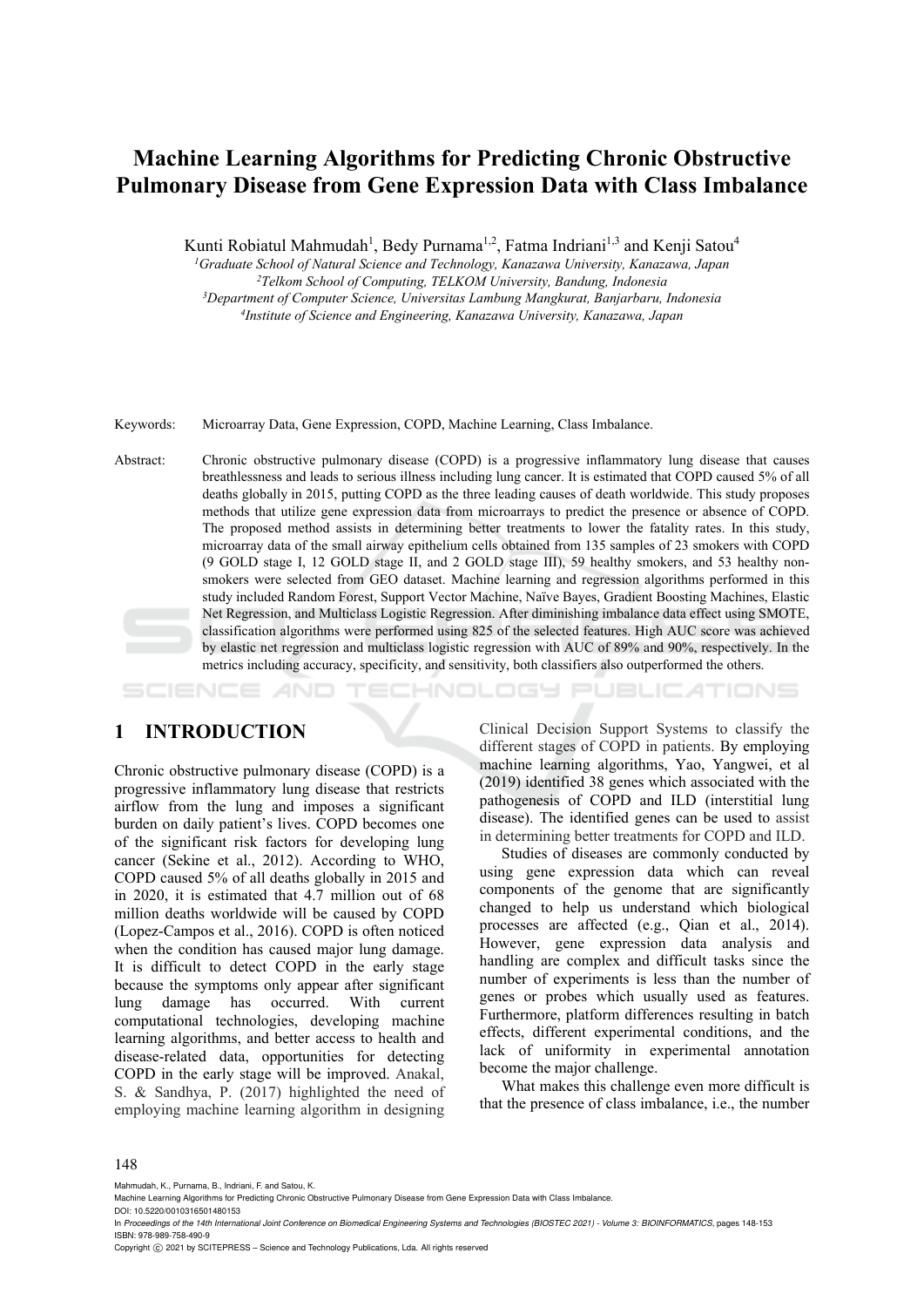of data represented in one class is smaller than other classes. The minority class is usually the main interest since classifiers will degrade their performance on this class while biased towards the majority class. Class imbalance problem has become an important issue in the field of machine learning and remains as one of the major difficulties in intelligent computer systems. Researchers in this field have developed techniques to solve this problem. One of the methods to deal with class imbalance is by resampling the original dataset either by oversampling or undersampling (Chawla et al., 2002).



Figure 1: Flowchart of this study plan.

This study was designed to solve the problem using some machine learning algorithms by dealing with class imbalance using synthetic minority oversampling technique (SMOTE). For comparison, we also performed other different resampling methods of the "caret" package. The flowchart of this study is shown in Figure 1.

The rest of this document describes our methods in detail. In section 2, we describe the material and methods used for this study. It briefly discusses data selection methods to increase model performance. We briefly describe machine learning and regression algorithms suitable for this analysis and the evaluation metrics used for assessing the performance of our proposed method. Section 3 discusses the experiment and result. Finally, section 4 concludes this paper.

### **2 MATERIAL AND METHODS**

#### **2.1 Dataset**

We used microarray dataset of the small airway epithelium (SAE) provided by the Gene Expression Omnibus (GEO) database, https://www.ncbi.nlm.nih.gov/geo/, with accession number GSE20257. It is a series of GPL570 platform which described as Smoking-induced Disarray of the Apical Junctional Complex Gene Expression Architecture in the Human Airway Epithelium. The airway epithelial cells were obtained by bronchoscopy and brushing which were done by Crystal Laboratory of Department of Genetic and Medicine, Weill Cornell Medical College. The data were originally collected on June 27, 2011 and were updated recently on March 25, 2019. The gene expressions are arranged in GeneChip HG-U133 Plus2.0 arrays, a single array representing around 14,500 well-characterized human genes that can be used to explore human biology and disease processes (ThermoFisher, 2001).

The dataset contains gene expression data of 135 human subjects with the total number of 54,675 probes. Out of 135 subjects, 23 subjects are smokers with COPD (9 GOLD stage I, 12 GOLD stage II, and 2 GOLD stage III), 59 subjects are healthy smokers, and 53 subjects are healthy nonsmokers.

The data were log2 normalized, removing batch effects using "affy" and "biobased" R packages provided by Bioconductor. Differential expression analysis was then performed using "Limma" package to select probes that were significantly changed in healthy non-smokers compared to COPD patients. These selected probes were then used in the machine learning algorithms. The probe selection is aimed at reducing the dimension of the dataset, which is essential to reduce the computational cost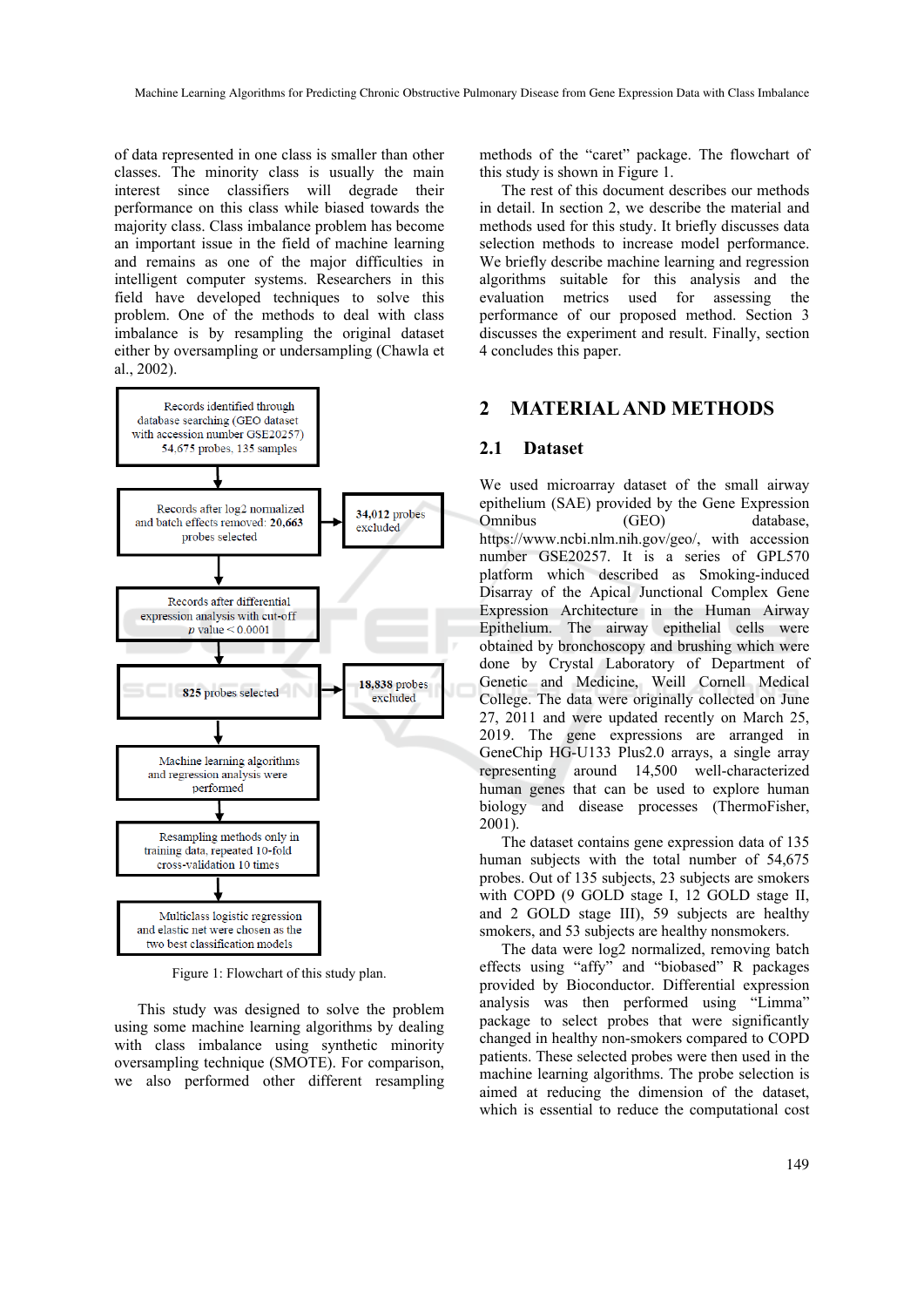of modelling. Furthermore, removing unneeded, irrelevant, and redundant attributes that statistically do not contribute to the accuracy and other evaluation metrics of a predictive model can improve the model's performances.

### **2.2 Machine Learning (ML)**

We employed various machine learning models including support vector machine (SVM), naïve bayes, random forest, gradient boosting machine (GBM), and regression models included elastic net regression and multiclass logistic regression (LR) for the classification task. All ML and regression methods were applied using "caret", "e1017", "nnet", and "naivebayes" R packages.

Elastic net is one of regularized regression models which use a linear combination penalty of  $L_1$ and  $L_2$ . It combines the strength of the other two regularized regression models, ridge and lasso regression. Parameter α in elastic net regression has a value between 0 and 1. The aim of the elastic net regression model was to minimize the loss function.

Multiclass LR is an extension of binary logistic regression. This model allows us to predict categorical response variable which has more than two outcomes. This model aims at capturing the linear relationship between the response variables and the independent variables.

### **2.3 Synthetic Minority Over-sampling Technique (SMOTE)**

A dataset is called imbalanced if the classes are not approximately equally distributed. Imbalance is a challenging problem for classification algorithms because the classifier's decision is biased toward the majority class. Dominating effects of the majority class exert severe impact on the value and meaning of most of the evaluation metrics (Luque et.al. 2019).

One of the prominent methods to solve class imbalance is to resample the original dataset either by oversampling the minority class and/or undersampling the majority class (Chawla et al., 2002). SMOTE utilizes a *k*-nearest neighbor algorithm to create synthetic samples based on the existing minority samples.

### **2.4 Evaluation Metrics of Predictive Models**

To evaluate the performance of the proposed classification models, the mean accuracy, AUC, sensitivity, and specificity were calculated for each model. Sensitivity and specificity are important evaluation metrics for evaluating a model's ability to recognize positive and negative outcomes of a disease-related dataset. (Trtica-Majnaric et al., 2010).

Various evaluation metrics such as accuracy, sensitivity, and precision are derived from confusion matrix. Table.1 shows the possible nine outputs of classification models for three classes 1,2, and 3. It represents the elements of a  $3\times3$  confusion matrix as described in Tharwat A. (2018).

In Table 1, the columns represent the predicted classes, and the rows represent the actual classes. We then have the numbers of nine cases where  $TP_1$ is the case for which the classifier predicted as class-1 and the sample were actually class-1, and  $E_{12}$  is a sample from class-1 that misclassified as class-2. Thus, the false negative in the class-1  $(FN_1)$  is the sum of  $E_{12}$  and  $E_{13}$   $(FN_1 = E_{12} + E_{13})$  which indicates the sum of all samples that were actually class-1 but were misclassified as class-2 or class-3. Whereas the false positive in the class-1  $(FP_1)$  is the sum of  $E_{21}$  and  $E_{31}$   $(FP_1 = E_{21} + E_{31})$  which indicates the sum of all sample that actually were not class-1 but were misclassified as class-1.

Table 1: An illustrative example of the confusion matrix for a 3-class classification test.

|                   |   | True Class      |                 |                 |
|-------------------|---|-----------------|-----------------|-----------------|
|                   |   |                 |                 |                 |
| Predicted<br>lass |   | TP <sub>1</sub> | $E_{21}$        | $E_{31}$        |
|                   | 2 | $E_{12}$        | TP <sub>2</sub> | $E_{32}$        |
|                   | 3 | $E_{13}$        | $E_{23}$        | TP <sub>3</sub> |

In the "caret" packages, the accuracy is defined as the overall accuracy using the predicted classes, while sensitivity and specificity are defined as the averages of the "one versus all" statistics. As described in Ballabio et al., (2018), the overall accuracy is computed as follows:

$$
Acc = \frac{\sum_{i=1}^{l} TP_i}{n} \tag{1}
$$

where  $TP_i$  is the number of true positive samples in class- $i$ , and  $n$  is the total number of samples. Accuracy shows how accurate our classification model is able to predict the class labels given in the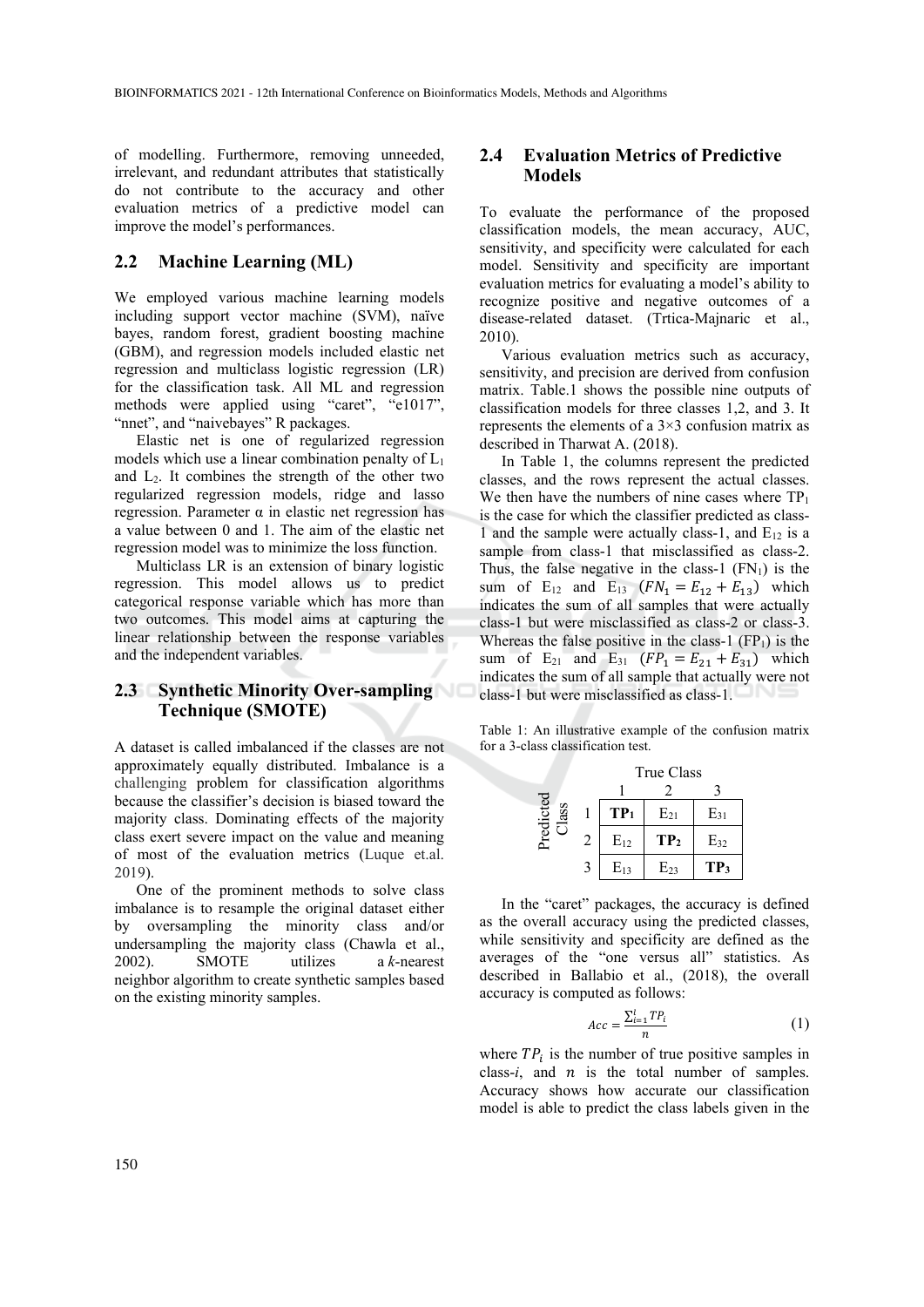problem statement. In other word, the best selected model has the highest accuracy.

Sensitivity for multiclass classification is computed as follows:

$$
Sn = \frac{\sum_{i=1}^{g} Sn_i}{g} \tag{2}
$$

where  $Sn_i$  is sensitivity for class-*i* and *g* is the total number of classes.  $Sn_i$  can be calculated as follows:

$$
Sn_i = \frac{TP_i}{TP_i + FN_i} \tag{3}
$$

On the other hand, specificity for multiclass classification is computed as follows:

$$
Sp = \frac{\sum_{i=1}^{g} Sp_i}{g} \tag{4}
$$

where  $Sp_i$  is specificity for class-*i*.  $Sp_i$  can be calculated as follows:

$$
Sp_i = \frac{\sum_{k=1}^{g} (n_k - E_{ik})}{n - n_i} \tag{5}
$$

Sensitivity shows the ability of a model in correctly identifying positive data out of all actual positives data. In contrast, specificity shows the ability of a model in correctly identifying negative data out of all actual negative data. The higher the sensitivity and specificity, the better the model in correctly identifying data that belong to a certain class as well as a data that do not belong to the class.

To calculate AUC score, we used multiclass.roc function from pROC packages which computed multiclass AUC as an average AUC defined by Hand and Till (2001). For multiple classes labelled as  $0,1,2,...$ ,  $(c-1)$  with  $c > 2$ , the separability between class *i* and *j* or *auc* is defined as follows:

$$
auc = \frac{\hat{A}(i|j) + \hat{A}(j|i)}{2} \tag{6}
$$

where  $\hat{A}(i|j)$  is the probability shows that if we draw a member of class *j* randomly, the estimated probability of *j* belongs to class *i* will be lower than if if we randomly draw a member of class *i* instead. This also applies to the reverse case. For multiclass case  $\hat{A}(i|j) \neq \hat{A}(j|i)$ .

$$
AUC = \frac{2}{c(c-1)} \sum aucs
$$
 (7)

with aucs all the pairwise roc curves.

The best model is selected based on the highest value of the four evaluation metrics. The higher the AUC, the better the model in distinguishing a positive example from a negative one.

#### **2.5 Evaluation of Resampling Methods**

In the experiment, we performed SMOTE algorithm using two different CRAN packages "DMwR" and "smotefamily". We also performed down-sampling and up-sampling for comparison. Up-sampling works by randomly sampling a dataset so that all classes have the same number of samples as majority class. On the contrary, down-sampling will randomly sample a data set so that all classes have the same number of samples as the minority class.

To evaluate the performance of all the classifiers, we performed repeated *k*-fold cross-validations as it is a very common technique used for this purpose. This evaluation technique improves the performance of machine learning algorithms and regression by repeating the *k*-fold cross-validation procedure *n*  times and reporting the mean result of all folds from all runs. Filzmoser (2009) shows that repeated cross validation is a good strategy for optimizing the complexity of regression models as well as machine learning models.

## **3 EXPERIMENTS AND RESULT**

The gene expression data usually contain unneeded, irrelevant, and redundant attributes during the collection process of the data. In the first step before performing classification model, we removed unneeded attributes so that our proposed classification method will be more accurate. In this data pre-processing, the raw data downloaded from GOE dataset were log2 normalized using "biobased" R package, removed batch effects and unwanted variation using "affy" package, and compared statistically or analysed for differential expression using "Limma" package.

After removing batch effects in the data preprocessing, 20,663 probes were selected out of 54,675 probes. We then identified 825 probes which were significantly changed with  $p$  value  $\leq 0.0001$  in COPD subjects compared to healthy non-smoker subjects as shown in Figure 2.

The dataset was splitted into training and test set with percentage of 80% and 20% respectively. We then applied SMOTE only in the training data to resample the data. The oversampled data were included in machine learning and regression modelling approaches with repeated 10-fold crossvalidations 10 times.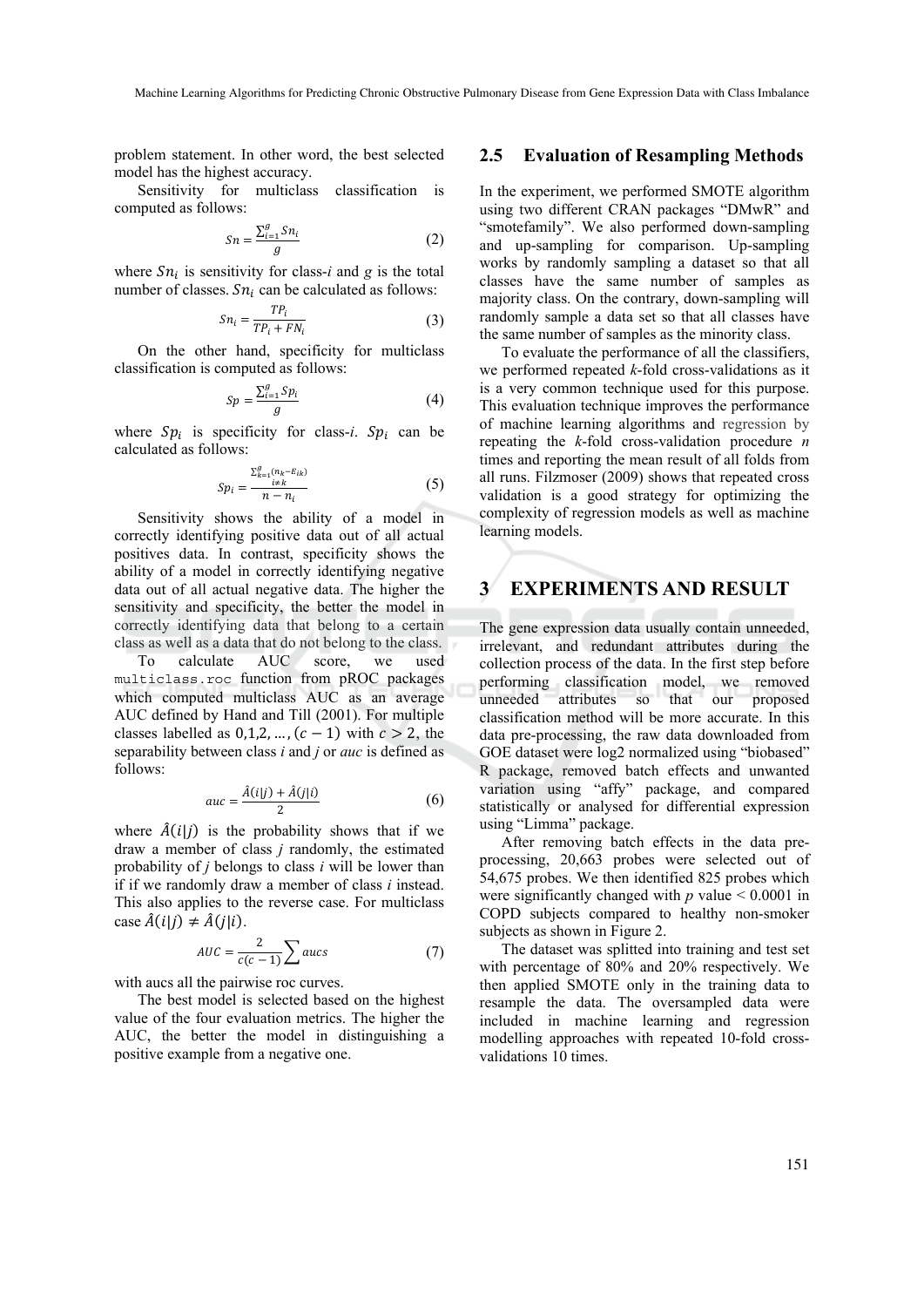

Figure 2: Mean difference (MD) plot displays log2 fold change versus average log2 expression values for all the 54,675 probes. Highlighted genes are significantly differentially expressed in COPD compared to healthy non-smoker (red = upregulated, blue = downregulated).

### **3.1 Comparison of Machine Learning Algorithm and Regression Analysis**

Table 2 shows the accuracy and AUC score of the machine learning models of SVM, naïve bayes, random forest, GBM, and regression model of elastic net regression and multiclass LR with and without applying SMOTE to deal with class imbalance.

Table 2: Accuracy and AUC for different models.

-INC

| Classifier    | Accuracy $(\% )$ | AUC(%) |
|---------------|------------------|--------|
| <b>SVM</b>    | 68               | 73     |
| $+SMOTE$      | 68               | 85     |
| Naïve Bayes   | 48               | 70     |
| $+SMOTE$      | 64               | 76     |
| Random Forest | 48               | 60     |
| $+SMOTE$      | 64               | 81     |
| <b>GBM</b>    | 64               | 81     |
| $+SMOTE$      | 56               | 70     |
| Elastic Net   | 64               | 71     |
| $+SMOTE$      | 76               | 89     |
| Multiclass LR | 72               | 82     |
| $+SMOTE$      | 80               | 90     |

Based on repeated 10-fold cross-validations 10 times, all the performance increased in the models with SMOTE compared to those without SMOTE except for GBM. This indicated that SMOTE is effective when dealing with class imbalance.

The best performance is obtained by multiclass LR with SMOTE with the highest overall accuracy score and AUC of 80% and 90%, respectively. This model also has the highest sensitivity and specificity

value of 0.80 and 0.89, respectively, as shown in Table 3. This high sensitivity and specificity in the model indicate that the model can be used to correctly classify subjects that belong to a certain class as well as a subject that did not belong to the class.

The second-best model based on the evaluation metrics is elastic net regression which obtained a slightly different of accuracy and AUC score from that of multiclass LR with 76% and 89%, respectively.

Table 3: Average sensitivity and specificity for different models.

| Classifier         | Sensitivity | Specificity |
|--------------------|-------------|-------------|
| <b>SVM</b>         | 0.53        | 0.81        |
| $+SMOTE$           | 0.70        | 0.82        |
| Naïve Bayes        | 0.44        | 0.71        |
| $+SMOTE$           | 0.67        | 0.80        |
| Random Forest      | 0.37        | 0.69        |
| +SMOTE             | 0.61        | 0.81        |
| <b>GBM</b>         | 0.57        | 0.80        |
| $+SMOTE$           | 0.50        | 0.76        |
| <b>Elastic Net</b> | 0.56        | 0.80        |
| $+SMOTE$           | 0.76        | 0.87        |
| Multiclass LR      | 0.67        | 0.84        |
| $+SMOTE$           | 0.80        | 0.89        |

#### **3.2 Comparison of Resampling Methods**

Table 4: AUC for multiclass LR with different resampling methods.

| Resampling methods       | $AUC$ of<br>Multiclass LR<br>$\%$ |
|--------------------------|-----------------------------------|
| Without resampling       | 82.4                              |
| SMOTE from "DMwR"        | 90.1                              |
| SMOTE from "smotefamily" | 89.3                              |
| upSample                 | 87.4                              |
| downSample               | 78.1                              |

We performed different resampling methods in multiclass LR to see the effect of those on the model performances. We employed two SMOTE functions from two different packages. The difference between SMOTE of "DMwR" and "smotefamily" packages is that SMOTE in "DMwR" uses a combination of SMOTE and under-sampling of the majority class while in "smotefamily" do not. So that, in "DMwR" we need to tune the two parameters perc\_over and perc\_under in the smote function until we get an acceptable sample size. In this function, we set perc\_over to 200 and perc\_under to 300. For